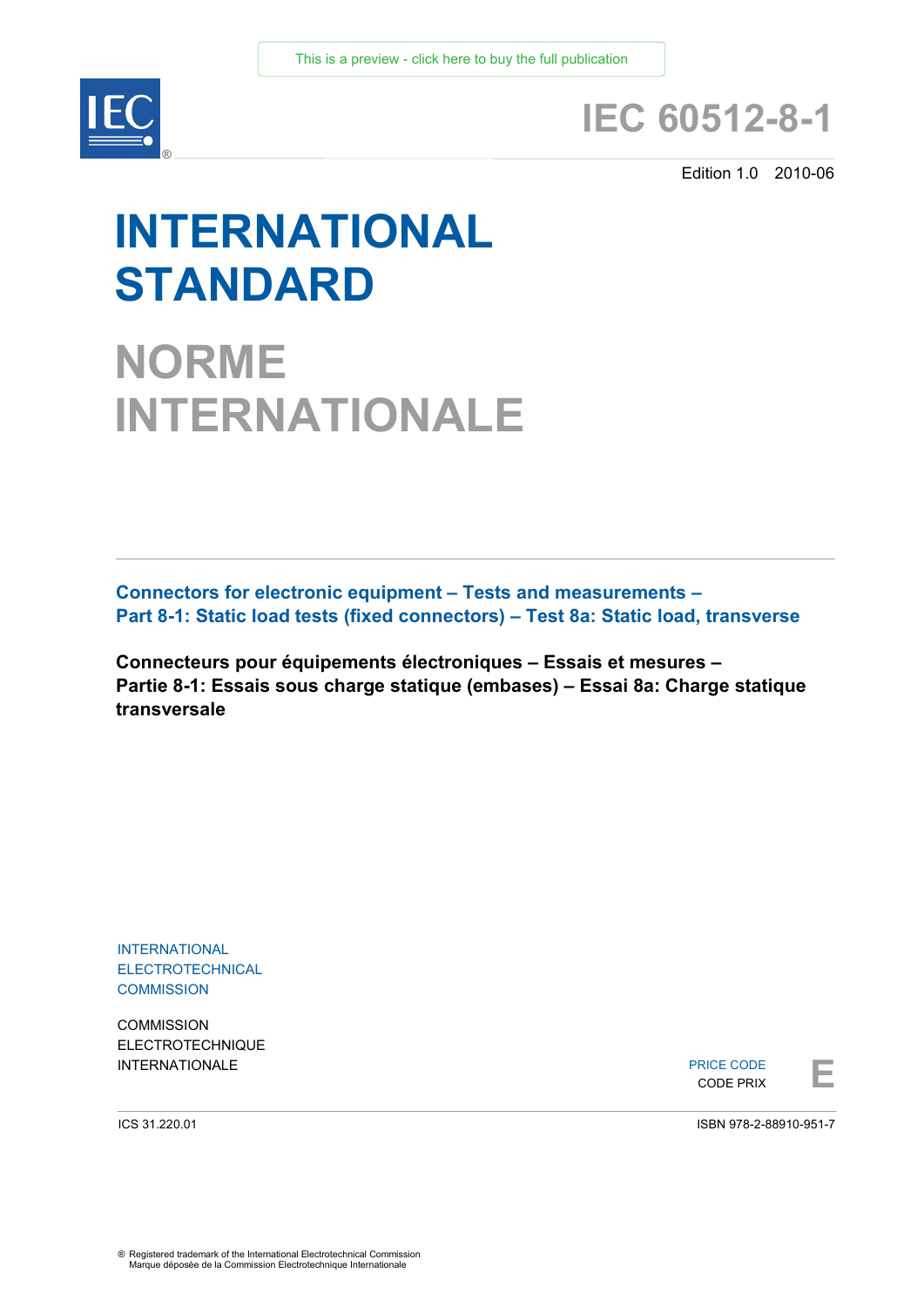[This is a preview - click here to buy the full publication](https://webstore.iec.ch/publication/2407&preview=1)

 $-2 - 60512 - 8 - 1010$ 

#### INTERNATIONAL ELECTROTECHNICAL COMMISSION  $\frac{1}{2}$  ,  $\frac{1}{2}$  ,  $\frac{1}{2}$  ,  $\frac{1}{2}$  ,  $\frac{1}{2}$  ,  $\frac{1}{2}$

#### **CONNECTORS FOR ELECTRONIC EQUIPMENT – TESTS AND MEASUREMENTS –**

#### **Part 8-1: Static load tests (fixed connectors) – Test 8a: Static load, transverse**

#### FOREWORD

- 1) The International Electrotechnical Commission (IEC) is a worldwide organization for standardization comprising all national electrotechnical committees (IEC National Committees). The object of IEC is to promote international co-operation on all questions concerning standardization in the electrical and electronic fields. To this end and in addition to other activities, IEC publishes International Standards, Technical Specifications, Technical Reports, Publicly Available Specifications (PAS) and Guides (hereafter referred to as "IEC Publication(s)"). Their preparation is entrusted to technical committees; any IEC National Committee interested in the subject dealt with may participate in this preparatory work. International, governmental and nongovernmental organizations liaising with the IEC also participate in this preparation. IEC collaborates closely with the International Organization for Standardization (ISO) in accordance with conditions determined by agreement between the two organizations.
- 2) The formal decisions or agreements of IEC on technical matters express, as nearly as possible, an international consensus of opinion on the relevant subjects since each technical committee has representation from all interested IEC National Committees.
- 3) IEC Publications have the form of recommendations for international use and are accepted by IEC National Committees in that sense. While all reasonable efforts are made to ensure that the technical content of IEC Publications is accurate, IEC cannot be held responsible for the way in which they are used or for any misinterpretation by any end user.
- 4) In order to promote international uniformity, IEC National Committees undertake to apply IEC Publications transparently to the maximum extent possible in their national and regional publications. Any divergence between any IEC Publication and the corresponding national or regional publication shall be clearly indicated in the latter.
- 5) IEC itself does not provide any attestation of conformity. Independent certification bodies provide conformity assessment services and, in some areas, access to IEC marks of conformity. IEC is not responsible for any services carried out by independent certification bodies.
- 6) All users should ensure that they have the latest edition of this publication.
- 7) No liability shall attach to IEC or its directors, employees, servants or agents including individual experts and members of its technical committees and IEC National Committees for any personal injury, property damage or other damage of any nature whatsoever, whether direct or indirect, or for costs (including legal fees) and expenses arising out of the publication, use of, or reliance upon, this IEC Publication or any other IEC Publications.
- 8) Attention is drawn to the Normative references cited in this publication. Use of the referenced publications is indispensable for the correct application of this publication.
- 9) Attention is drawn to the possibility that some of the elements of this IEC Publication may be the subject of patent rights. IEC shall not be held responsible for identifying any or all such patent rights.

International Standard IEC 60512-8-1 has been prepared by subcommittee 48B: Connectors, of IEC technical committee 48: Electromechanical components and mechanical structures for electronic equipment.

This standard cancels and replaces Test 8a of IEC 60512-5, issued in 1992. The structure of IEC 60512 series is explained in IEC 60512-1-100.

The text of this standard is based on the following documents:

| FDIS          | Report on voting |
|---------------|------------------|
| 48B/2154/FDIS | 48B/2188/RVD     |

Full information on the voting for the approval of this standard can be found in the report on voting indicated in the above table.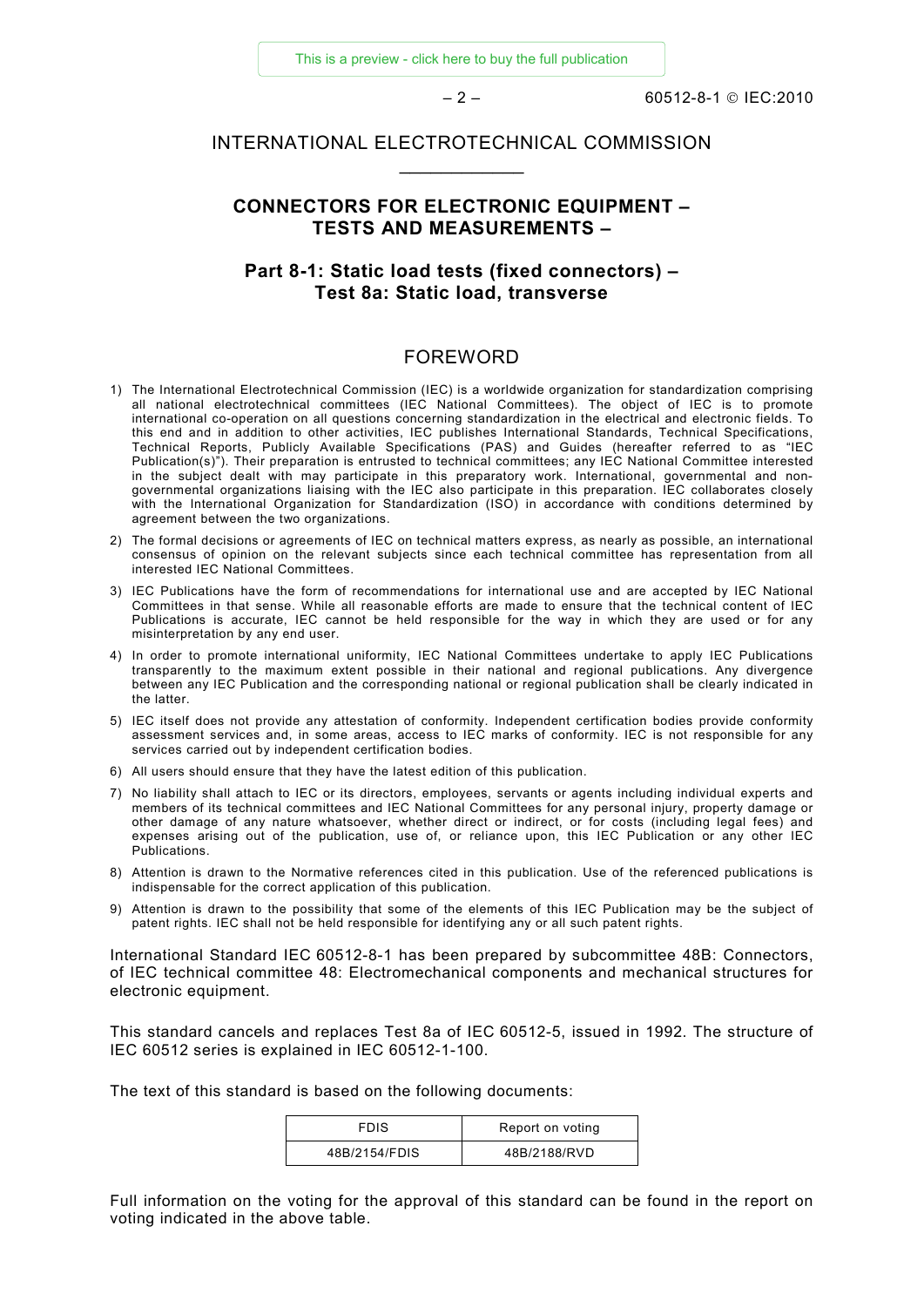60512-8-1 © IEC:2010 – 3 –

This publication has been drafted in accordance with the ISO/IEC Directives, Part 2.

A list of all parts of the IEC 60512 series, under the general title *Connectors for electronic equipment – Tests and measurements*, can be found on the IEC website.

The committee has decided that the contents of this publication will remain unchanged until the stability date indicated on the IEC web site under "http://webstore.iec.ch" in the data related to the specific publication. At this date, the publication will be

- reconfirmed,
- withdrawn,
- replaced by a revised edition, or
- amended.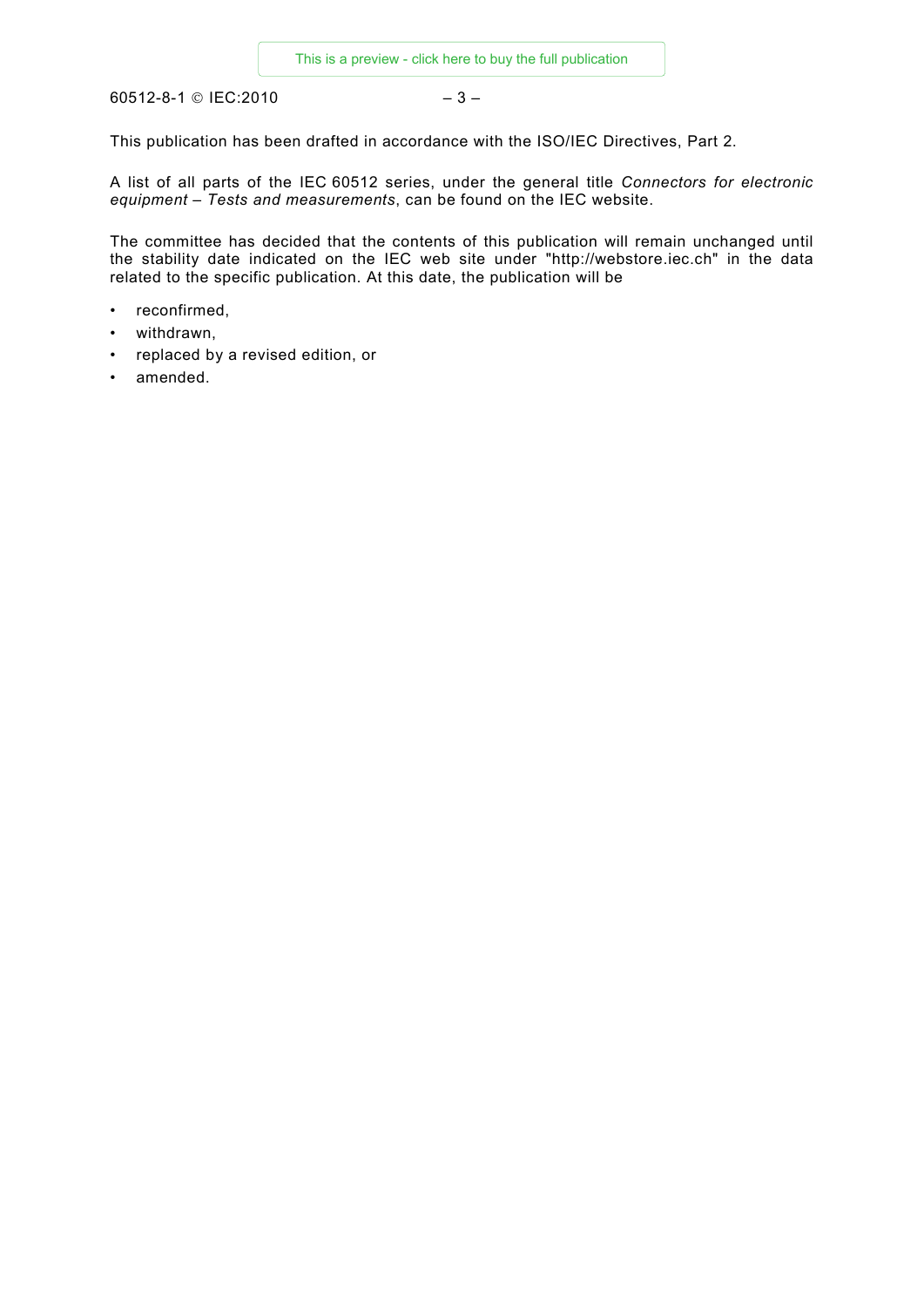– 4 – 60512-8-1 © IEC:2010

#### **CONNECTORS FOR ELECTRONIC EQUIPMENT – TESTS AND MEASUREMENTS –**

#### **Part 8-1: Static load tests (fixed connectors) – Test 8a: Static load, transverse**

#### **1 Scope and object**

This part of IEC 60512, when required by the detail specification, is used for testing connectors within the scope of technical committee 48. It may also be used for similar devices when specified in a detail specification.

The object of this standard is to detail a standard test method to assess the suitability of a fixed connector for use in applications where it may be subject to transverse stresses.

#### **2 Normative references**

The following referenced documents are indispensable for the application of this document. For dated references, only the edition cited applies. For undated references, the latest edition of the referenced document (including any amendments) applies.

IEC 60512-1-1, *Connectors for electronic equipment – Tests and measurements – Part 1-1: General examination – Test 1a: Visual examination*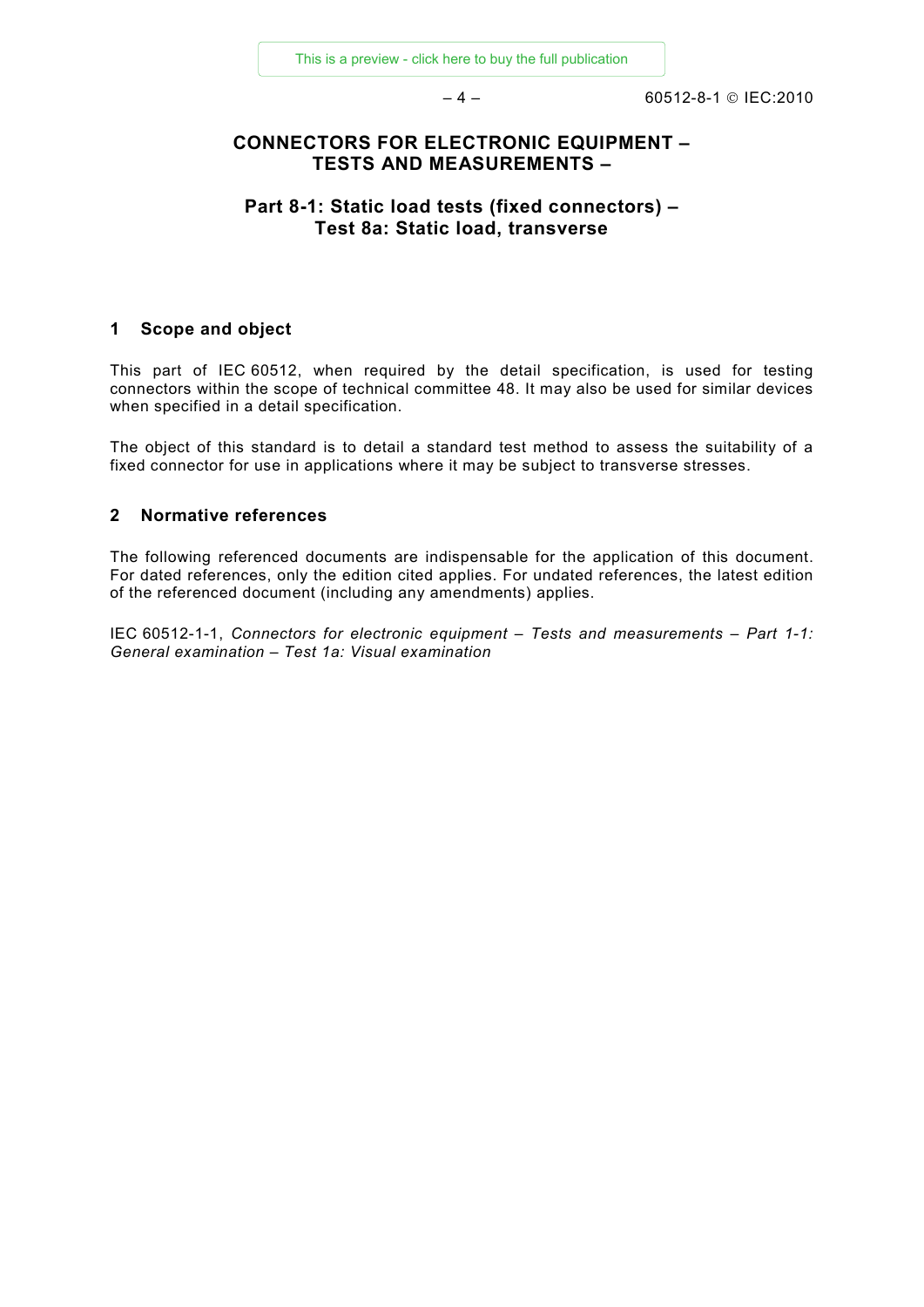[This is a preview - click here to buy the full publication](https://webstore.iec.ch/publication/2407&preview=1)

#### COMMISSION ÉLECTROTECHNIQUE INTERNATIONALE  $\frac{1}{2}$  ,  $\frac{1}{2}$  ,  $\frac{1}{2}$  ,  $\frac{1}{2}$  ,  $\frac{1}{2}$  ,  $\frac{1}{2}$

### **CONNECTEURS POUR ÉQUIPEMENTS ÉLECTRONIQUES – ESSAIS ET MESURES –**

#### **Partie 8-1: Essais sous charge statique (embases) – Essai 8a: Charge statique transversale**

#### AVANT-PROPOS

- 1) La Commission Electrotechnique Internationale (CEI) est une organisation mondiale de normalisation composée de l'ensemble des comités électrotechniques nationaux (Comités nationaux de la CEI). La CEI a pour objet de favoriser la coopération internationale pour toutes les questions de normalisation dans les domaines de l'électricité et de l'électronique. A cet effet, la CEI – entre autres activités – publie des Normes internationales, des Spécifications techniques, des Rapports techniques, des Spécifications accessibles au public (PAS) et des Guides (ci-après dénommés "Publication(s) de la CEI"). Leur élaboration est confiée à des comités d'études, aux travaux desquels tout Comité national intéressé par le sujet traité peut participer. Les organisations internationales, gouvernementales et non gouvernementales, en liaison avec la CEI, participent également aux travaux. La CEI collabore étroitement avec l'Organisation Internationale de Normalisation (ISO), selon des conditions fixées par accord entre les deux organisations.
- 2) Les décisions ou accords officiels de la CEI concernant les questions techniques représentent, dans la mesure du possible, un accord international sur les sujets étudiés, étant donné que les Comités nationaux de la CEI intéressés sont représentés dans chaque comité d'études.
- 3) Les Publications de la CEI se présentent sous la forme de recommandations internationales et sont agréées comme telles par les Comités nationaux de la CEI. Tous les efforts raisonnables sont entrepris afin que la CEI s'assure de l'exactitude du contenu technique de ses publications; la CEI ne peut pas être tenue responsable de l'éventuelle mauvaise utilisation ou interprétation qui en est faite par un quelconque utilisateur final.
- 4) Dans le but d'encourager l'uniformité internationale, les Comités nationaux de la CEI s'engagent, dans toute la mesure possible, à appliquer de façon transparente les Publications de la CEI dans leurs publications nationales et régionales. Toutes divergences entre toutes Publications de la CEI et toutes publications nationales ou régionales correspondantes doivent être indiquées en termes clairs dans ces dernières.
- 5) La CEI elle-même ne fournit aucune attestation de conformité. Des organismes de certification indépendants fournissent des services d'évaluation de conformité et, dans certains secteurs, accèdent aux marques de conformité de la CEI. La CEI n'est responsable d'aucun des services effectués par les organismes de certification indépendants.
- 6) Tous les utilisateurs doivent s'assurer qu'ils sont en possession de la dernière édition de cette publication.
- 7) Aucune responsabilité ne doit être imputée à la CEI, à ses administrateurs, employés, auxiliaires ou mandataires, y compris ses experts particuliers et les membres de ses comités d'études et des Comités nationaux de la CEI, pour tout préjudice causé en cas de dommages corporels et matériels, ou de tout autre dommage de quelque nature que ce soit, directe ou indirecte, ou pour supporter les coûts (y compris les frais de justice) et les dépenses découlant de la publication ou de l'utilisation de cette Publication de la CEI ou de toute autre Publication de la CEI, ou au crédit qui lui est accordé.
- 8) L'attention est attirée sur les références normatives citées dans cette publication. L'utilisation de publications référencées est obligatoire pour une application correcte de la présente publication.
- 9) L'attention est attirée sur le fait que certains des éléments de la présente Publication de la CEI peuvent faire l'objet de droits de propriété intellectuelle ou de droits analogues. La CEI ne saurait être tenue pour responsable de ne pas avoir identifié de tels droits de propriété et de ne pas avoir signalé leur existence.

La Norme Internationale CEI 60512-8-1 a été établie par le sous-comité 48B: Connecteurs, du comité d'études 48 de la CEI: Composants électromécaniques et structures mécaniques pour équipements électroniques.

La présente norme annule et remplace l'essai 8a de la CEI 60512-5, publiée en 1992. La structure de la série CEI 60512 est expliquée dans la CEI 60512-1-100.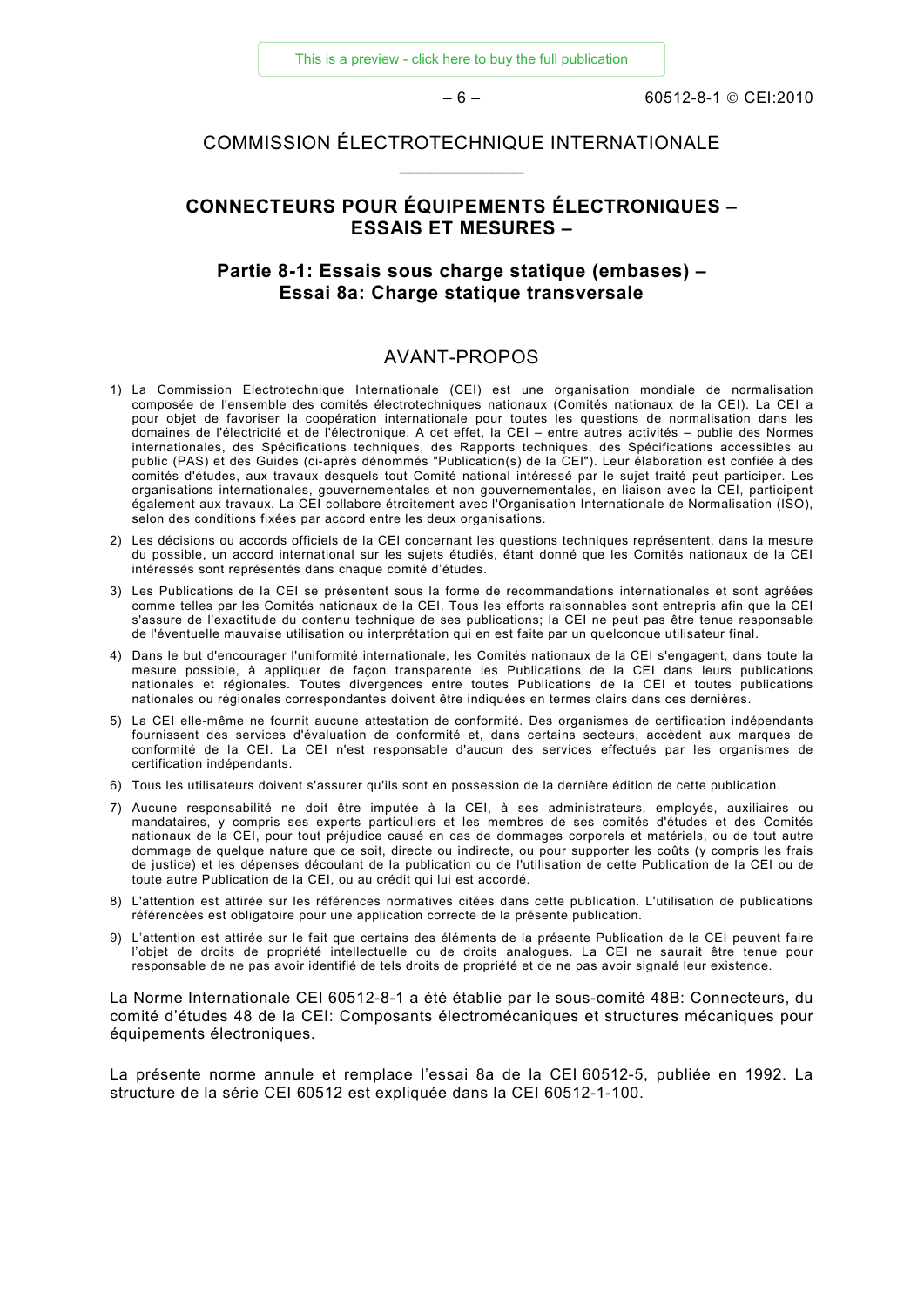$60512-8-1$  © CEI:2010  $-7-$ 

Le texte de cette norme est issu des documents suivants:

| <b>FDIS</b>   | Rapport de vote |
|---------------|-----------------|
| 48B/2154/FDIS | 48B/2188/RVD    |

Le rapport de vote indiqué dans le tableau ci-dessus donne toute information sur le vote ayant abouti à l'approbation de cette norme.

Cette publication a été rédigée selon les Directives ISO/CEI, Partie 2.

Une liste de toutes les parties de la série CEI 60512, présentées sous le titre général *Connecteurs pour équipements électroniques – Essais et mesures*, peut être consultée sur le site web de la CEI.

Le comité a décidé que le contenu de cette publication ne sera pas modifié avant la date de stabilité indiquée sur le site web de la CEI sous "http://webstore.iec.ch" dans les données relatives à la publication recherchée. A cette date, la publication sera

- reconduite,
- supprimée,
- remplacée par une édition révisée, ou
- amendée.